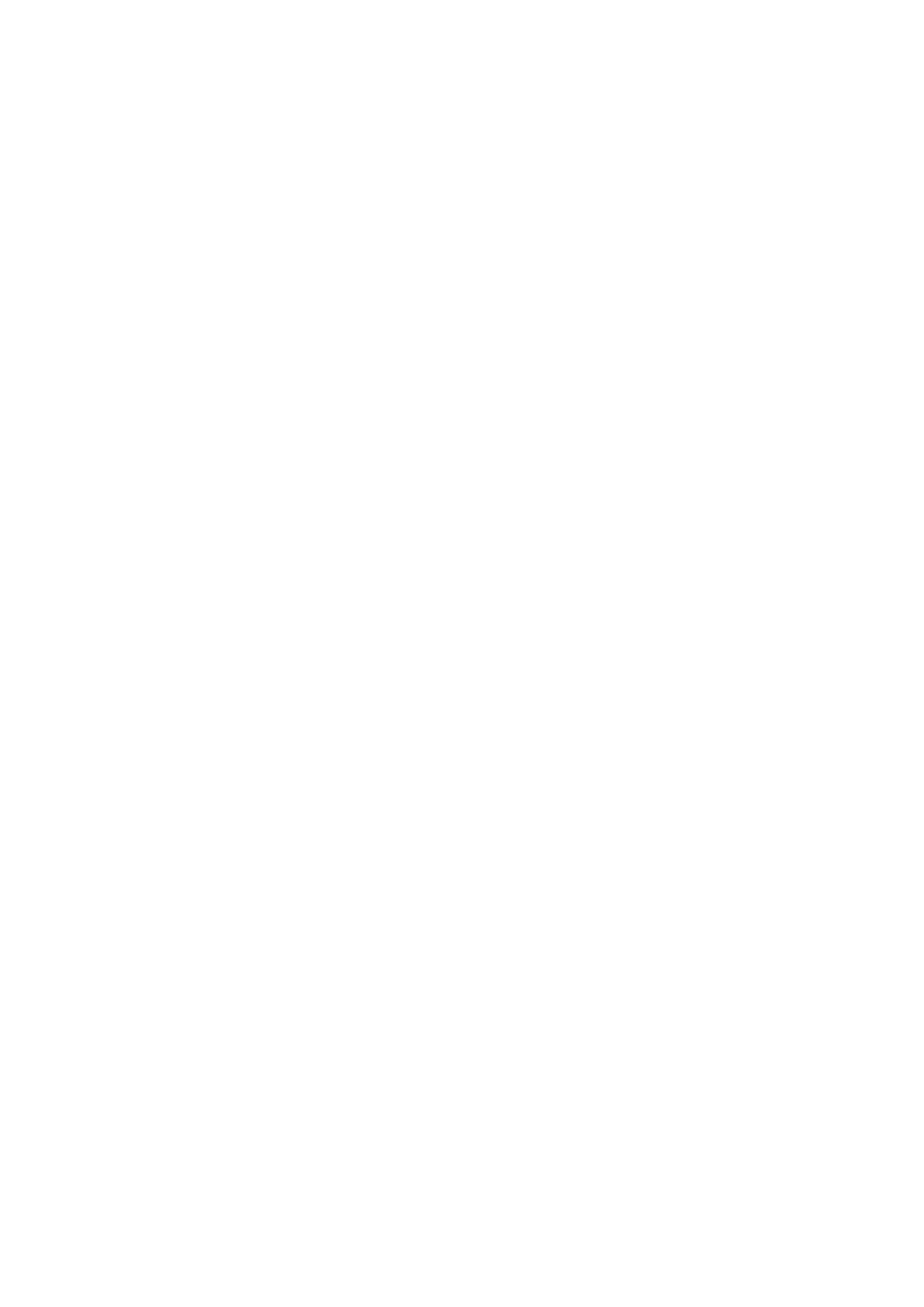#### **ABSTRACTS**

# Chemi Ben Noon & Tal Havkin, *Should Defendants Be Notified Prior to Filing Class Action Lawsuits?*

The question discussed in this paper is whether plaintiffs should be required to give notice to the defendants prior to filing class action suits against them. The Israeli National Labor Court has recently answered this question in the affirmative. This paper argues that such a requirement is inefficient, as it will decrease the incentive to file efficient class actions, as well as the ability of the class action mechanism to fulfill its purposes. It is further argued that the goal of such a requirement – ensuring that class actions are only filed after a thorough examination of the factual foundation – can be accomplished using other, preferable, means.

## Gabriel Hallevy, *The Competence to Testify of Mentally Disordered and Mentally Retarded Persons*

The competence to testify of the mentally disordered and mentally retarded persons was questionable for a long time in most legal systems. This questionability was concentrated on five major factors: incapability to distinguish between reality and imagination, memory problems, insufficient understanding of factual reality, insufficient understanding of the meaning of testimony and high potential to be mentally damaged by the testimony. These were major reasons for incompetence of these persons to testify. Nevertheless, it was not an adequate solution for cases that the victim was mentally disordered or mentally retarded and no one could have testified on the case or when that person was the only witness to the case. This article examines the competence to testify of mentally disordered and mentally retarded persons under modern evidence law and suggests reshaping it according to modern developments.

### Shahar Weller, *Liability Rules and Insurance: The Special Case of Civil Sanctions*

This article analyzes the relationship between the rules of legal liability and liability insurance. Specifically, the article concerns the case of insuring the risk of imposing administrative penalties under the Securities Law. Administrative penalties include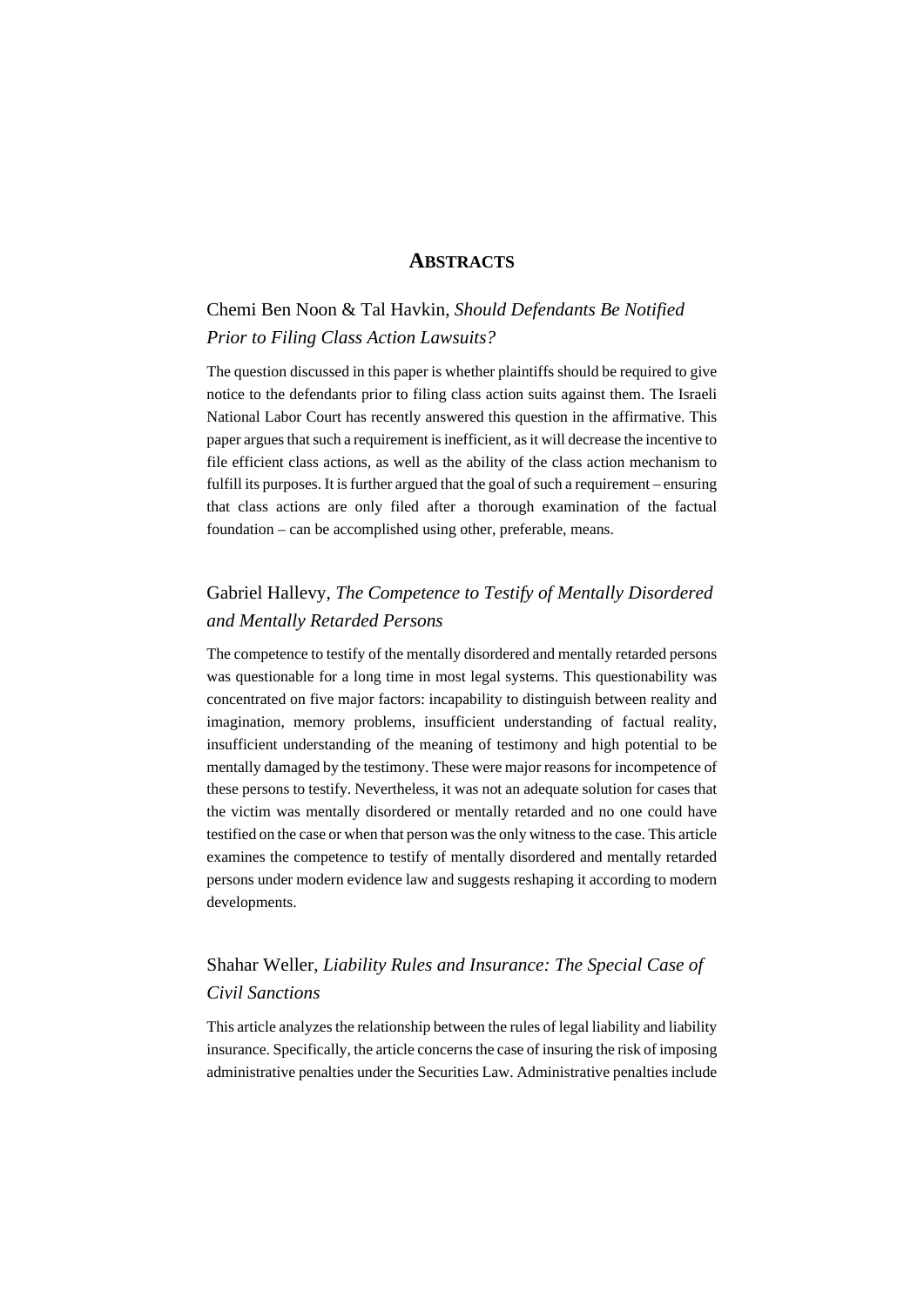#### ALEI MISHPAT 12 2016

monetary sanctions, a ban on serving as a senior officer, confiscation or suspension of a license and more. The Israeli Security Law prohibits the insurance of administrative penalties. This prohibition is unique. It provides a rare opportunity to study the interaction between the objectives of legal norms which seek to discourage a certain behavior and taking out insurance which is designated to protect the insured against bearing sanctions for that behavior. Likewise, the statutory injunction invites a scrutiny of the basic principles of insurance law: When and under what circumstances can a specific risk be prohibited from being insured; Can insuring against a monetary sanction be inherently invalid; How does the exclusion against insuring a specific type of risk affect the behavior of the players in the market; How does the insurance (when it is permitted) affect the players in the market; Does the exclusion of coverage generate the expected results, and so on. These basic questions are normally not matters for discussion since the general rule is that any risk may be covered.

The central thesis of the article is twofold: first, that insurance fills an important role in the behavior and actions of the insured. Thus, the proper starting point is that a system of rules of liability with insurance is preferable over a similar one without insurance. Contrary to popular belief, the insurance is likely to encourage deterrence and improve the level of compliance with the provisions of the Securities Law. In this context the article demonstrates the various ways to regulate the behavior of the insured through such a policy. Second, there is no inherent invalidity in insuring a monetary sanction or other administrative sanctions. Instead of holding an abstract discussion on the question of whether insuring against enforcement sanctions is invalid or not an examination should be held of whether the insurance covers deliberate acts and whether the insurance frustrates the objective of the prohibited norm. As the article will establish, the answer to the latter question is in the negative. The article concludes with a proposal of a legal system in which the risk involved in the imposition of administrative penalties may be insured. The article will posit that this regime is preferable than the current statutory scheme.

## Doron Menashe, *Further Thoughts on Ehud Olmert's Conviction in the Holyland Affair*

This article examines the guilty verdict that Judge David Rozen of the Tel Aviv District Court handed down against former Prime Minister Ehud Olmert, in the Holyland Affair. In this article, I will attempt to map the existing evidence and the main points of weakness in this ruling. We maintain that there are fundamental deficiencies in this verdict, which may be summarized as falling into one of three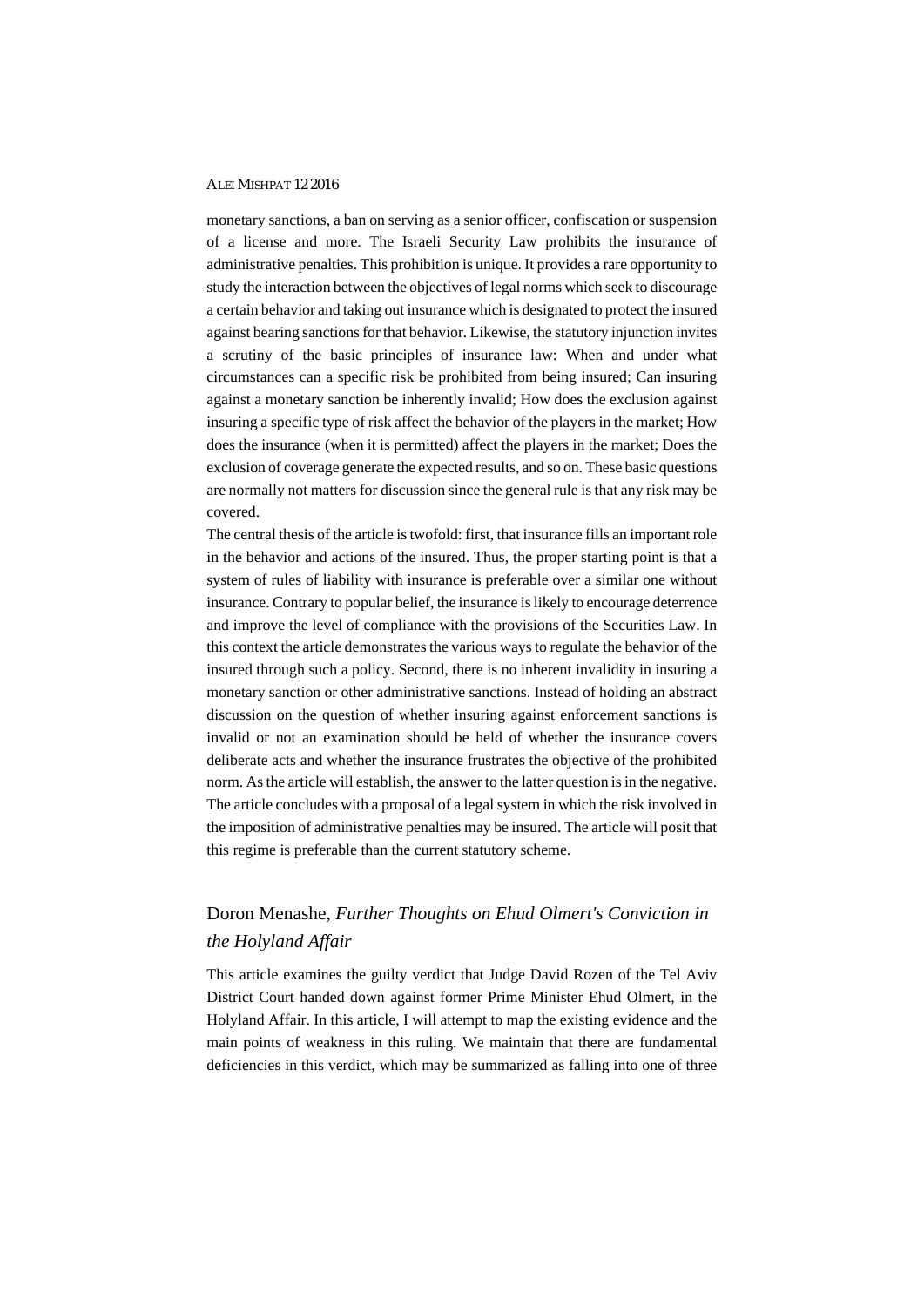major categories: (a) a refusal to recognize the unknowns and the inherent evidentiary shortfalls concerning a crime in which the *actus reus* was committed by someone other than the defendant; (b) the unwillingness to weigh alternative exculpatory arguments in a case where the defendant had no direct knowledge of the *actus reus*; and (c) establishing the scope of the facts based on various behavioral assumptions, which though probably logical, are utilized for the interpretation of the evidence without due consideration for possible alternative explanations that indicate innocence. All of the above indicate that a guilty verdict is not the only logical conclusion from the existing evidence, which is why it should be reversed and replaced by a not-guilty verdict.

#### Daniel Keinan, *Res Judicata in Jewish Law*

This article analyzes the principle of *resjudicata* (Latin: a thing adjudged) in Jewish Law, civil and criminal, and its historical development. *Res judicata* means that a final decision once rendered by a court is conclusive. Once made, judges must leave the verdict as is and not consider new, post-verdict evidence even if they might alter the original judgment. Does this apply to Jewish Law as well? Many researchers have claimed that the *res judicata* principle and Jewish Law are mutually exclusive since in religious law, the judges and the court act as God's agents and make pure judgments based on the truth, as much as this is possible. If that is the case, it may be argued that the court should be restricted when attempting to find the truth.

This article focuses on the periods of the *Tannaim* (40 BCE-230 CE) and the *Amoraim* (230-500 CE) during which the main principles of Oral Law were developed. This paper further considers sources from the Middle Ages. Analysis of these written sources shows that the principle of *res judicata* was accepted unquestioningly until the Third Generation of *Amoraim* (circa 300 CE). The Amora Rav Nachman (d. 320 CE), a leading jurist, was the first to break the principle of *res judicata* with a change in decisions even after the initial judgment. According to the Babylonian Talmud, Rav Nachman did so only when judgment was not based on the testimony of two witnesses. Nevertheless, the majority of the *Amoraim* disagreed, included the most senior of them Rav (Abba Arika, d. 247).

Finally, this research examines written sources from the Middle Ages, when the accepted legal principle of the Halacha was already that of Rav Nachman. Surprisingly, even during that period, there were still cases where the principle of *res judicata* was applied and so it appears in the Halachic code the Tur (c. 1340 CE) and later in the fundamental Halachic book, *Shulchan Aruch* (1563 CE).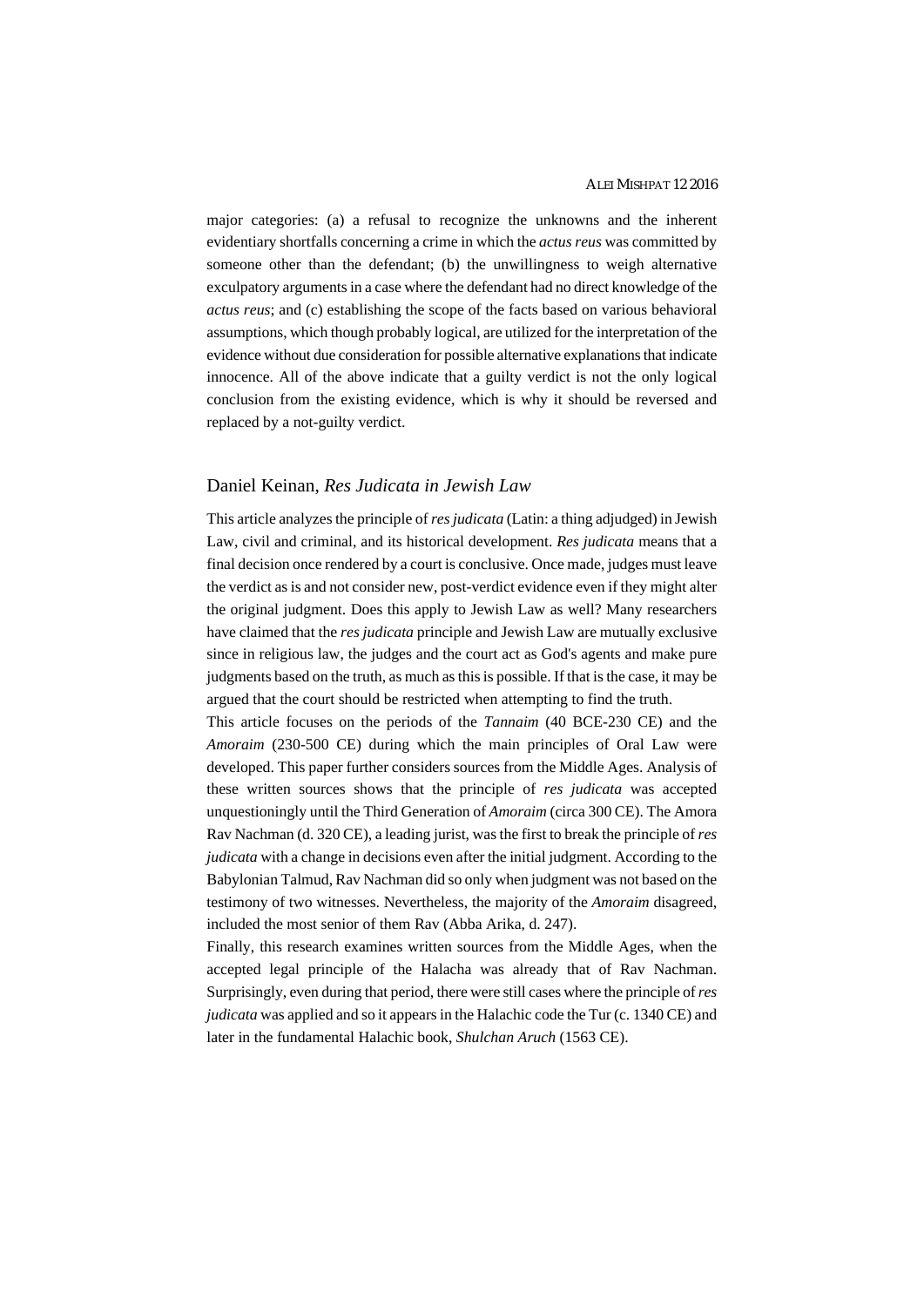#### ALEI MISHPAT 12 2016

In conclusion, this research shows that *res judicata* was applied during the period of the *Tannaim* and was accepted by most of the *Amoraim* in both civil and criminal law. Thus, this research enables rabbinic courts to create new rules according to the ancient *Tannaim* and *Amoraim* rules so as to avoid procrastination and complications.

# Benny Spanier, Israel (Issi) Doron, Faina Milman-Sivan, *Discovering Europe: Israelis in the European Court of Human Rights*

For the most part, Israelis are not familiar with the European Court of Human Rights (ECtHR). Most of them perceive it as a distant and irrelevant institution. It is therefore our objective to point at an emerging reality in international law regarding individual human rights as it materializes in ECtHR. Allowing individuals to adjudicate their grievances in ECtHR, this new reality actually creates an appealing and new legal arena for Israelis. This paper describes the main elements of the court's activity and undertakes to consolidate the argument that this institution is quite pertinent to Israel's residents, lawyers, and scholars.

The first of the article's four sections surveys the way individuals' *locus standi* on human rights evolved into its current form in international law. Contrary to their partial and limited standing around the world, the European Convention on Human Rights (ECHR) allows Israelis and others to bring individual cases before the ECtHR.

In part two we describe the process by which ECHR transformed ECtHR into a significant juridical body whose chief function is to aggregate and adjudicate humanrights cases that are brought by individuals against the states of Europe. In other words, this section constitutes an historical account of ECHR - from its ratification in 1953 to the present day. Moreover, we review the main procedural aspects of ECtHR's activity.

The third and main section takes stock of five ECtHR rulings that involved Israeli citizens. We outline the factual circumstances of each case, present the arguments of the claimants, and analyze the courts' final verdicts. We wish to present the wide variety of legal issues that Israelis may present before ECtHR, and highlight the uniqueness of the five trials under review from the vantage point of the international law's approach to individuals.

In the final section we discuss and draw conclusions from the ECtHR's relations with Israeli litigants. Specifically, we argue that the court has an impact on human rights laws in Israel and worldwide by virtue of its international reach. Furthermore,